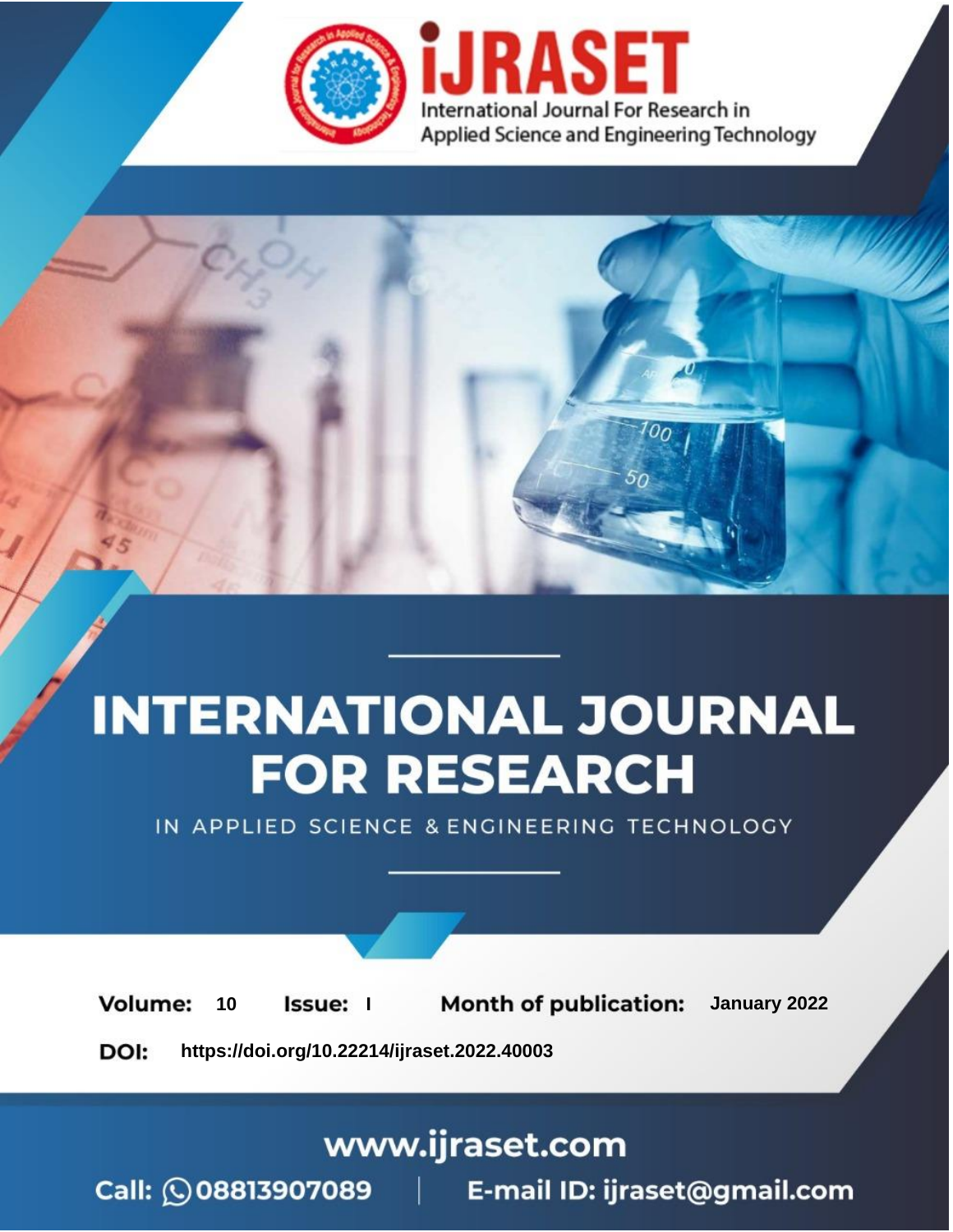

### **Different Plant Disease Detection and Pest Detection Techniques Using Image Processing**

Nanda Barthare<sup>1</sup>, Dr. A. D. Mishra<sup>2</sup>

*<sup>1</sup>PG Student, <sup>2</sup>H.O.D, Department Electronics and Telecommunication Engg., Maharashtra Institute of Technology, Aurangabad(MS), India*

*Abstract: In India, agriculture is a significant industry. Our Indian economy is also heavily reliant on agriculture; given that agriculture employs near about 70% of the population, it is critical to boost crop/plant productivity. Farmers have struggled to achieve higher productivity and better market prices due to many sorts of crop diseases. As a result, early detection of plant diseases becomes an essential strategy for avoiding losses in an agricultural production system. The disease's symptoms are mostly noticeable on leaves. It's difficult to keep track of each plant manually across a large area. As a result, image processing techniques are used to observe and diagnose plant diseases, which may be a better option for detecting diseases fast and accurately. This paper provides the review of different plant disease and pest control techniques using image processing in the recent years.*

*Keywords: Image Processing, Agricultural, Disease Techniques, Pest Control.*

#### **I. INTRODUCTION**

Agriculture is straining to meet its needs as the global population grow is growing at a rapid rate. Agriculture is the primary source of food, raw materials, and fuel for a country's economic prosperity. A Crop disease has a negative impact on food output and quality. Crop diseases have a negative impact on small-scale farmers whose livelihood is dependent on proper cultivation. The ability to control agricultural diseases by identifying them as soon as they appear on crops has an advantage. Crop infections have grown significantly in recent years as a result of extreme climate changes and a lack of immunity in crops. This results in large-scale crop destruction, reduced, and eventually financial loss for farmers. Identification and treatment of disease has become a serious concern due to the fast expansion of a range of diseases and lack of basic knowledge among farmers [1].

Diseases, pests, poor circumstances, and nutrient shortage harm the plant in general. Infectious agent plant and microorganism diseases are measured using the classification of plant diseases squares. Clean eye observation by experts is a typical method of detecting disease. However, in order to prevent the plant from becoming infected, a quick and early detection is required [2].Plant disease detection can be done using image processing techniques. Symptoms of disease can be noticed on the leaves, stems, and fruits in the majority of cases. The symptoms are shown on the plant leaf, which is used to detect the sickness [3] .The remaining part of the paper, is organized as follows. Section 2 deals with the different imaging techniques used in image processing. Section 3includes the related work done in this particular area and finally Section 4gives conclusion of the overall paper.

#### **II. IMAGING TECHNIQUES**

Following are the different imaging techniques used in image processing.

- *1) Magnetic Resonance Imaging (NMR):* It is commonly referred to as a magnetic resonance imaging device and is distinguished by its powerful magnets. These magnets are useful because they efficiently polarize and further excite the focused proton individually contained in water molecules present in the tissue, resulting in a measurable signal that can be spatially encoded to produce different views of the body.
- *2) Photo Acoustic Imaging:* Photo acoustic imaging is a hybrid biomedical imaging approach that was developed in response to the photo acoustic effect. It combines several advantages, such as optical absorption contrast and ultrasonic spatial resolution, to perform deep imaging of diffusive and other regimes.
- *3) Tomography:* Tomography is one of the imaging techniques that uses a single plane or object to produce a tomogram. Tomography can be classified into linear, poly tomography, zonagraphy, computed type or computed axial, and Positron Emission tomography.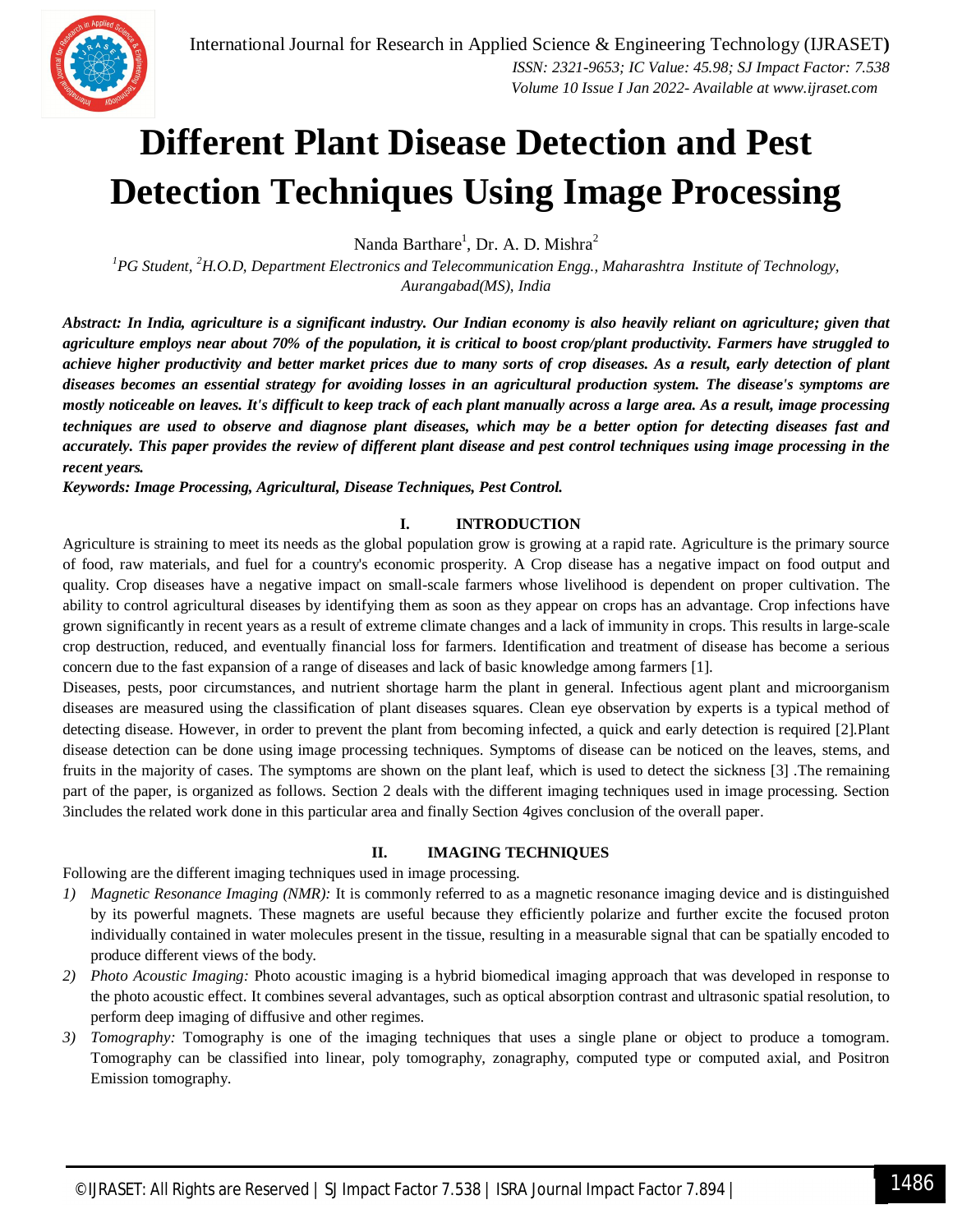#### International Journal for Research in Applied Science & Engineering Technology (IJRASET**)**



 *ISSN: 2321-9653; IC Value: 45.98; SJ Impact Factor: 7.538 Volume 10 Issue I Jan 2022- Available at www.ijraset.com*

- *4) Thermography:* Breast imaging is one of the most prevalent uses for it. Telethermography, dynamic angiothermography, and contact thermo graph are the three most prevalent techniques. The advantage of the idea gained from metabolic activity is used in imaging thermo graphic digital technologies.
- *5) Multispectral Imaging:* Multispectral imaging techniques capture all forms of images, whether they are invisible or visible images of fruits, crops, or vegetation, using different types of wavebands such as green, red, or near infrared wavebands. For the detection of plant diseases, multispectral photos are combined with machine learning and classification algorithms, which transform the information into useful data.
- *6)* Hyper Spectral Imaging: To combine different spectrum information concurrently, hyper-spectral imaging employs a combination of classic imaging techniques and spectroscopy. The goal of this technique is to determine the spectrum of each concerned pixel in the image under consideration.
- *7) Fluorescence Techniques:* Plant photosynthetic performance has long been studied using fluorescent methods. This method is highly important for crop monitoring since it allows us to remove stress at an early stage, minimizing yield losses significantly.
- *8) Thermal Imaging:* This is a method of converting the numerous forms of radiation detected from an item into multiple sorts of images in order to extract various attributes, analyze them, and classify them. It was initially developed for defensive purposes, but it has since found widespread application in a variety of disciplines, including agricultural engineering techniques.
- *9) 3D Imaging:* Data is collected from two different dimensions in 2D imaging, which distinguishes given plant identifiers such as development, overall height, and yield estimation. As a result, 3D imaging looks to be a requirement for automatic plant disease identification.

#### **III. LITERATURE SURVEY**

Omkar Kulkarni [1] suggested a Deep Convolutional Neural Networks algorithm that is trained using photos of healthy and damaged crop leaves from a public dataset. The program achieves this goal by categorizing images of leaves into ill or healthy categories based on defect patterns. For each class, the proposed methodology was tested on five different types of crops and three different forms of crop diseases. The InceptionV3 model outperforms the Mobile Net model in terms of accuracy and validation loss, according to the results. J. Karthika et al. [2] claimed that disease analysis is practicable and that the detection of cotton leaf illnesses is possible. The analysis of the various diseases present on cotton leaves is frequently early discovered in the early stage before it damages the entire plant, according to J. Karthika et al. To discover diseases in cotton leaves, k-means clustering will be utilized for feature extraction, and a support vector machine will be employed to find them.

R. Mounika et al. [4] describe a method for detecting and classifying several forms of crop diseases using image processing techniques. One of the picture techniques that automatically detects and classifies diseases is image segmentation. It is used to carry out a method for identifying and ordering leaf diseases. K-Means is used to divide the ill section. The surface highlights of the GLCM are then separated, and the arrangement is completed with SVM. For the location of infections in citrus leaves, this technique is being tested.Using image processing techniques, Md. Abdul Awal et al. [5] devised a method for detecting agricultural illnesses and providing a solution. The system was created using Android Studio. The image of afflicted crops is compared with the CDDASS database by the crops diseases detection and solution system (Crops Diseases Detection and Solution system). If CDDASS detects any disease symptoms, it will make recommendations to farmers so that they can make the best decision possible about whether or not to treat the affected crops with drugs. Various ways for segmenting the disease section of the plant were explored by Sachin D. Khirade and A. B. Patil [6]. This research also examined feature extraction and classification strategies for extracting infected leaf features and plant disease categorization. For disease classification in plants, ANN approaches such as selforganizing feature maps, back propagation algorithms, and SVMs can be employed well. Utilizing image processing techniques, we can accurately identify and classify numerous plant diseases using these methods. Muhammad Hammad Saleem et al. [7] carried out the difficult task of disease localization and categorization in plant leaves. The Tensor Flow object identification framework was used to apply three DL meta-architectures: the Single Shot MultiBox Detector (SSD), Faster Region-based Convolution Neural Network (RCNN), and Region-based Fully Convolution Networks (RFCN). To recognize disease in plant species, all of the deep learning models were trained and tested in a controlled environment dataset. The development and comparison of two alternative techniques for vision-based automated pest detection and identification utilizing learning algorithms is presented by Aitor Gutierrez et al. [8]. A deep learning solution is contrasted to a solution that combines computer vision and machine learning. The Region Proposal Network (RPN) is used to generate region proposals, while the Disease Detection Network (DDN) is used to identify diseases in the selected regions. The RPN proposes a collection of varied sized zones that appear to have a disease. In order to locate regions having an insect or an egg, a repressor and a classifier inspect proposed locations.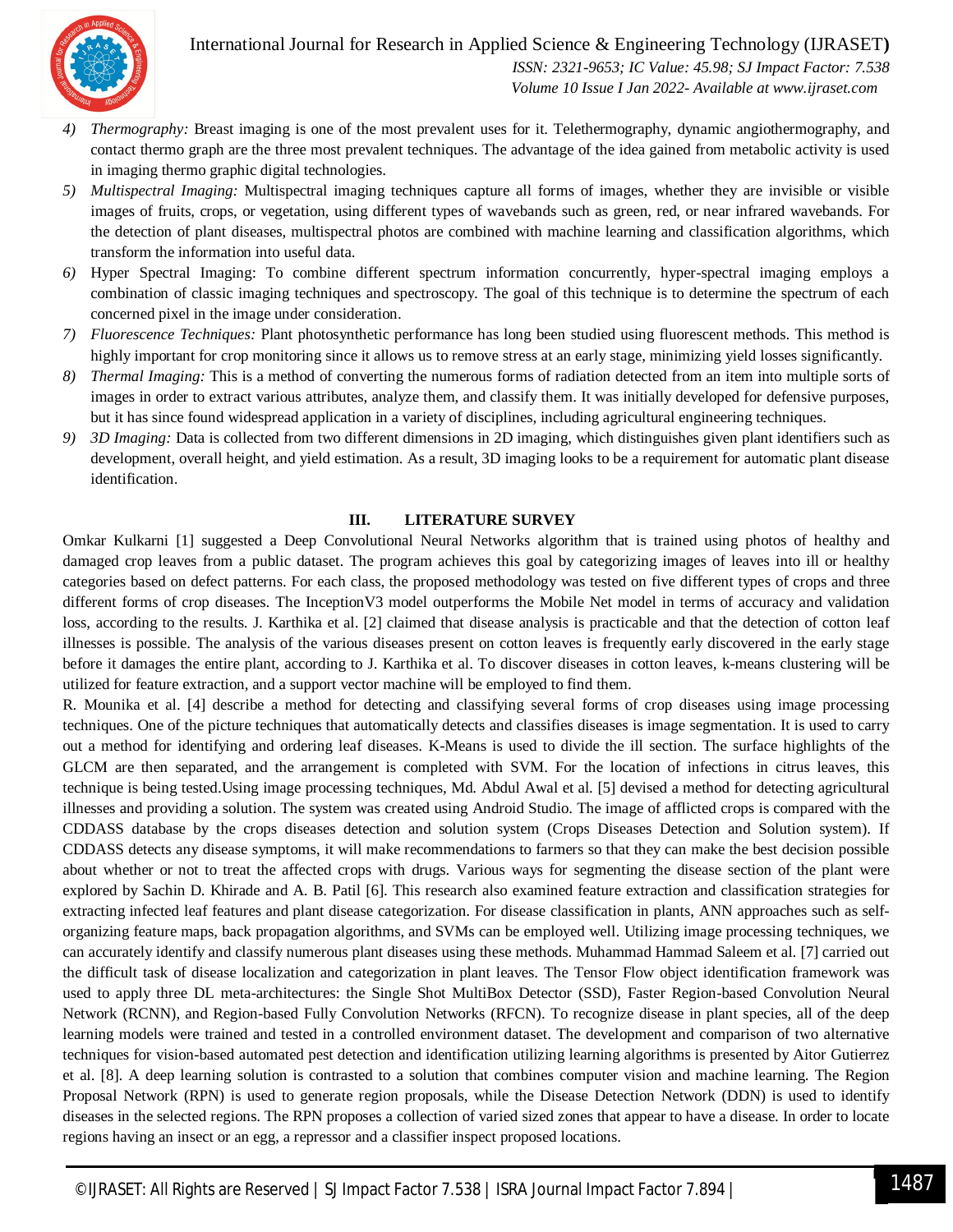

International Journal for Research in Applied Science & Engineering Technology (IJRASET**)**  *ISSN: 2321-9653; IC Value: 45.98; SJ Impact Factor: 7.538*

 *Volume 10 Issue I Jan 2022- Available at www.ijraset.com*

An automatic detection and extraction system was published by Johnny L. Miranda et al. [9], in which multiple image processing techniques were employed to detect and extract the pests in the acquired image. The system given is basic but effective. The procedure for extracting the detected objects from the image is straightforward: the image was scanned horizontally and vertically to determine each coordinate and store the object image. Faithpraise Fina et al. [10] offer a method for detecting and recognizing pests that combines the k-means clustering algorithm with the correspondence filter. The dataset is detected by dividing the data space into Voronoi cells, which tend to discover clusters of similar geographic extents, isolating the objects (pests) from the background (pest habitat). The detection is made by collecting the many distinguishing characteristics of the pest and its habitat (leaf, stem) and applying the correspondence filter to identify plant pests in order to produce correlation peak values for various datasets. This research also found that the recognition likelihood from a pest image is proportional to the height of the output signal and inversely proportional to viewing angles, confirming that plant pest recognition is a function of their position and viewing angle. It's heartening to see that the correspondence filter can achieve pest rotational invariance up to 360 degrees, demonstrating the algorithm's usefulness in detecting and recognizing plant pests

#### **IV. COMPARISON**

| Journal                         | Title                                | Author                 | Description                         |
|---------------------------------|--------------------------------------|------------------------|-------------------------------------|
| Fourth<br>International         | <b>Disease</b><br>Crop<br>Detection  | Omkar Kulkarni         | Proposed a deep learning based      |
| Conference on Computing         | <b>Using Deep Learning</b>           |                        | model which is trained using        |
| Communication Control and       |                                      |                        | public dataset containing images    |
| Automation                      |                                      |                        | of healthy and diseased crop        |
| (ICCUBEA), IEEE                 |                                      |                        | leaves.                             |
| of<br>Journal<br>Physics:       | Disease Detection in Cotton          | J. Karthika et al.     | Cotton leaf diseases detection and  |
| Conference Series, ICCCEBS      | Leaf Spot<br>Using Image             |                        | classification<br>using<br>image    |
|                                 | Processing                           |                        | processing                          |
| International<br>Journal<br>of  | Plant Disease Detection using        | Mr. V Suresh et al.    | image processing is used for the    |
| $\&$<br>Engineering<br>Research | <b>Image Processing</b>              |                        | detection of plant diseases by      |
| Technology (IJERT)              |                                      |                        | capturing the images of the leaves  |
|                                 |                                      |                        | and comparing it with the data      |
|                                 |                                      |                        | sets                                |
| Journal of Critical Reviews     | Plant<br>Detection<br>of<br>Leaf     | R. Mounika and Dr. P.  | Detection of different types of     |
|                                 | <b>Diseases</b><br>Using<br>Image    | Shayamala Bharathi     | diseases that are occurring for the |
|                                 | Processing                           |                        | crops and an algorithm.             |
| Journal of Sensors              | A Benchmarking of Learning           | Aitor Gutierrez et al. | A dataset with a huge number of     |
|                                 | Strategies for Pest Detection        |                        | infected tomato plants images was   |
|                                 | and Identification on Tomato         |                        | created to generate and evaluate    |
|                                 | Plants<br>for<br>Autonomous          |                        | machine learning<br>and<br>deep     |
|                                 | Robots<br>Scouting<br>Using          |                        | learning models.                    |
|                                 | <b>Internal Databases</b>            |                        |                                     |
| International<br>Journal<br>of  | Density Based<br>Clustering          | Md. Abdul Awal et al.  | This research developed for crops   |
| <b>Informatics</b><br>and       | with Integrated<br>One-Class         |                        | diseases detection and to provides  |
| Communication Technology        | <b>SVM</b> for Noise Reduction       |                        | solution<br>by<br>using<br>image    |
| $(II-ICT)$                      |                                      |                        | processing techniques.              |
| International Conference on     | <b>Disease</b><br>Detection<br>Plant | Sachin D. Khirade and  | This paper not only discussed the   |
| Computing<br>Communication      | <b>Using Image Processing</b>        | A. B. Patil            | methods used for the detection of   |
| Control<br>and<br>Automation,   |                                      |                        | plant diseases using their leaves   |
| <b>IEEE</b>                     |                                      |                        | images but also segmentation and    |
|                                 |                                      |                        | feature extraction algorithm.       |
| Plants, MDPI Journals           | Image-Based Plant Disease            | Muhammad<br>Hammad     | perform the complex task of plant   |
|                                 | Identification<br>by<br>Deep         | Saleem                 | disease<br>localization<br>and      |
|                                 | Learning Meta-Architectures          |                        | classification<br>in<br>single<br>a |
|                                 |                                      |                        | framework                           |

Table 1 shows the comparison overview of techniques that are used in the recent years for the detection of plant diseases.

Table 1. Comparison Overview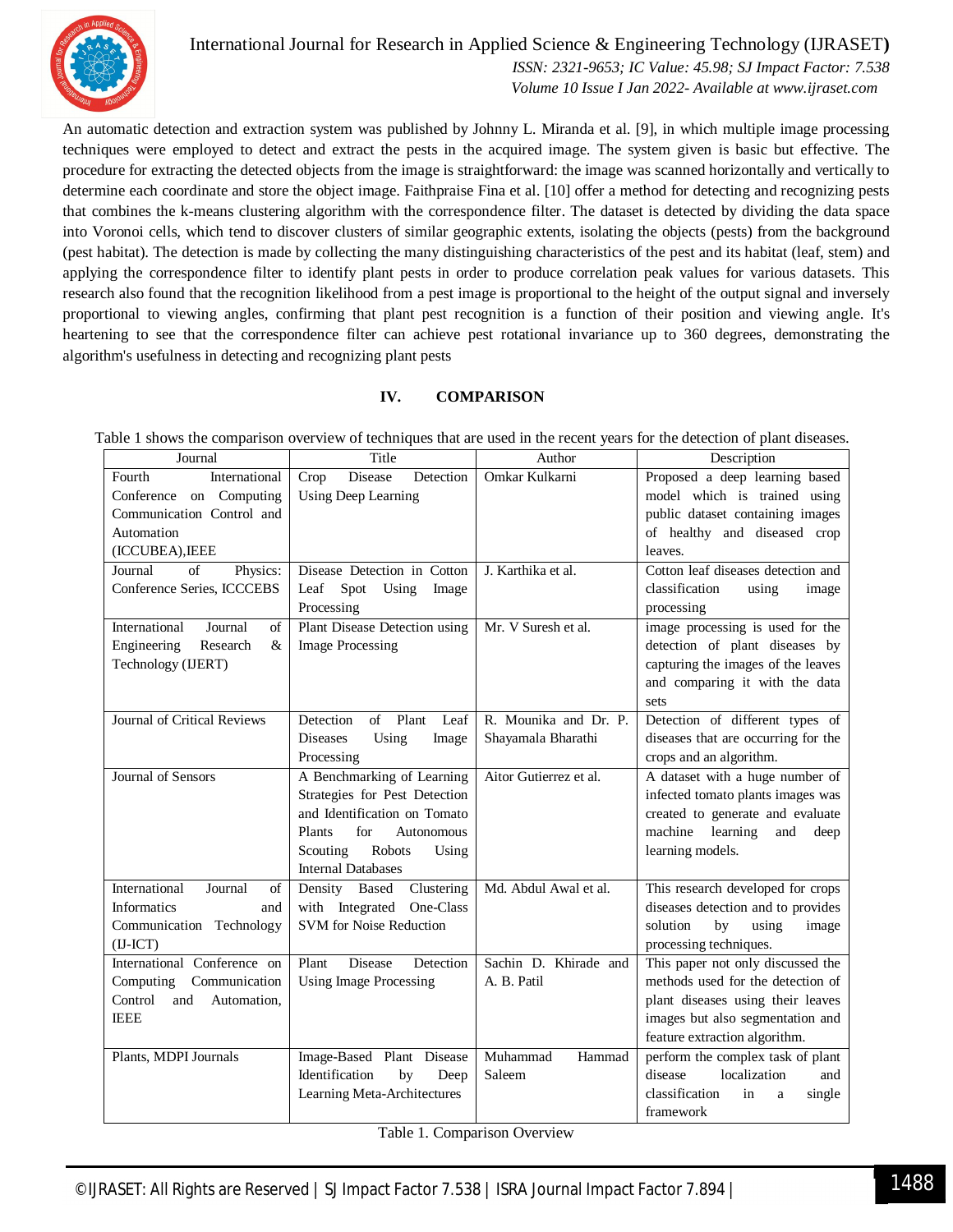

International Journal for Research in Applied Science & Engineering Technology (IJRASET**)**

 *ISSN: 2321-9653; IC Value: 45.98; SJ Impact Factor: 7.538 Volume 10 Issue I Jan 2022- Available at www.ijraset.com*

- *A. Few Mathematical Terms*
- *1) Mean:* Mean is the first moment of first order data statistics. It provides the average color value of whole image.

$$
Mean = \mu \models \frac{1}{n} \sum_{i,j} p(i,j)
$$

where n = Number of pixels in image  $i$  = Number of rows  $j$  = Number of columns  $\mu$  = Mean

*2) Variance:* Variance gives the square of the deviation of image distribution.

$$
Variance = \sum_{i,j} p(ij - \mu)p(i,j)
$$

where  $i =$  Number of rows  $j =$  Number of columns  $\mu =$  Mean

*3) Standard Deviation:* Standard Deviation is the second moment of first order data statistics. It gives the square root of variance of image distribution.

Standard Deviation = 
$$
\sqrt{\frac{1}{n} \sum_{i,j} (p(i,j) - \mu)^2}
$$

where n = Number of pixels in image  $i$  = Number of rows  $j$  = Number of columns  $\mu$  = Mean

*4) Skewness:* Skewness is the third moment of low order data statistics. It gives measure of asymmetry in the distribution.

$$
Skewness = \sqrt[3]{\frac{1}{n} \sum_{i,j} (p(i,j) - \mu)^3}
$$

where n = Number of pixels in image i = Number of rows j = Number of columns  $\mu$  = Mean

#### **V. CONCLUSION**

In the India, Agriculture employs near about70 percent of the population, either directly or indirectly. Crop infections have grown significantly in recent years as a result of extreme climate changes and a lack of immunity in crops. This results in large-scale crop destruction, reduced cultivation, and eventually financial loss for farmers. Identification and treatment of disease has become a serious concern due to the fast expansion of a range of diseases and a lack of basic knowledge among farmers. Hence, in order to prevent the plant from becoming infected, a quick and early detection is required. The investigation of various image processing approaches and applications for pest identification and plant disease detection was developed in the recent year, and it is presented in this research.

#### **REFERENCES**

- [1] OmkarKulkarni, "Crop Disease Detection Using Deep Learning", Fourth International Conference on Computing Communication Control and Automation (ICCUBEA), IEEE, 2018.
- [2] J. Karthika, K. Mathankumar, M. Santhose, T. Sharan, Sri hariharan. S, "Disease Detection in Cotton Leaf Spot Using Image Processing", Journal of Physics: Conference Series, ICCCEBS 2021, 2021.
- [3] Mr.V Suresh, D Gopinath, M Hemavarthini, K Jayanthan, Mohana Krishnan, "Plant Disease Detection using Image Processing", International Journal of Engineering Research & Technology (IJERT), Vol. 9 Issue 03, March-2020.
- [4] R. Mounika and Dr. P.ShayamalaBharathi, "Detection of Plant Leaf Diseases Using Image Processing", Journal of Critical Reviews, Vol. 7, Issue 06, 2020.
- [5] Md. Abdul Awal, Mohammad Jahangir Alam, Md. Nurul Mustafa, "Density Based Clustering with Integrated One-Class SVM for Noise Reduction", International Journal of Informatics and Communication Technology (IJ-ICT), Vol.6, No.3, December 2017, pp. 209-217.
- [6] Sachin D. Khirade and A. B. Patil, "Plant Disease Detection Using Image Processing", International Conference on Computing Communication Control and Automation, IEEE, 2015.
- [7] Muhammad HammadSaleem, SapnaKhanchi, Johan Potgieter andKhalid MahmoodArif, "Image-Based Plant Disease Identification by DeepLearning Meta-Architectures",Plants, MDP Journals, vol.9, 2020.
- [8] Aitor Gutierrez , Ander Ansuategi, Loreto Susperregi, Carlos Tub-o, Ivan RankiT, and Libor LenDa, "A Benchmarking of Learning Strategies for PestDetection and Identification on Tomato Plants for AutonomousScouting Robots Using Internal Databases", Journal of Sensors, Hindawi, Volume 2019, Article ID 5219471, 15 pages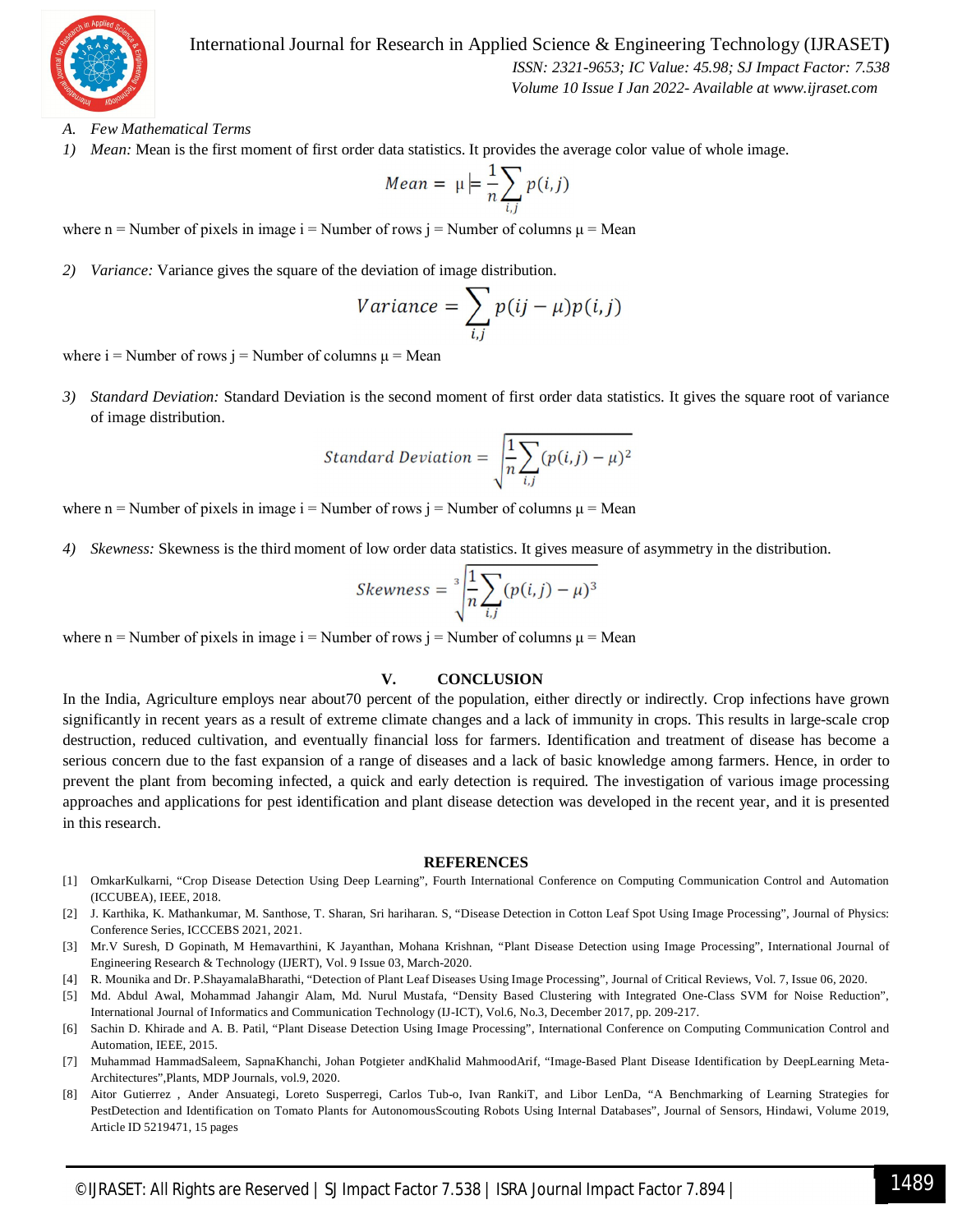#### International Journal for Research in Applied Science & Engineering Technology (IJRASET**)**



 *ISSN: 2321-9653; IC Value: 45.98; SJ Impact Factor: 7.538*

 *Volume 10 Issue I Jan 2022- Available at www.ijraset.com*

- [9] Johnny L. Miranda, Bobby D. Gerardo, and Bartolome T. Tanguilig III, "Pest Detection and Extraction Using Image Processing Techniques",International Journal of Computer and Communication Engineering, Vol. 3, No. 3, May 2014.
- [10] Vijai Singh, Namita Sharma and Shikha Singh, "A review of imaging techniques for plant disease detection", Artificial Intelligence in Agriculture, ScienceDirect, vol. 4, 2020.
- [11] Shital Bankar, Ajita Dube,Pranali Kadam, Prof. Sunil Deokule, "Plant Disease Detection Techniques Using CannyEdge Detection & Color Histogram in ImageProcessing", International Journal of Computer Science and Information Technologies, Vol. 5 (2) , 2014.
- [12] Trimi Neha Tete and Sushma Kamlu, "Plant Disease Detection Using DifferentAlgorithms", Proceedings of the Second International Conference on Research inIntelligent and Computing in Engineering, ACSIS, Vol. 10, 2017.
- [13] Tejal Deshpande, Sharmila Sengupta, and K.S.Raghuvanshi, "Grading & Identification of Disease in Pomegranate Leaf and Fruit," IJCSIT, vol. 5 (3), pp 4638- 4645, 2014.
- [14] Jitesh p.shah,Harshadkumar B.Prajapati.Vipul.K.Dhabhi" A Survey on Detection and Classification of Rice Plant Diseases" IEEE,2016
- [15] P.Revathi and M.Hemalatha, "Classification of Cotton Leaf Spot Diseases Using Image Processing Edge Detection Techniques," IEEE International Conference on Emerging Trends in Science, Engineering and Technology (INCOSET), Tiruchirappalli, pp 169-173, 2012.
- [16] Vaibhavi S. Bharwad, Kruti J. Dangarwala "Recent Research Trends of Plant Disease Detection" International Journal of Science and Research vol. 4, issue 5, 2014
- [17] Amanpreet kaur "Comparative Analysis of PCA+BPA with Novel PCA+BPA+SVD Technique in Neural Network to Improve Plant Disease Detection Rate" International Journal of Advance Research in Computer Science and Management Studies, Volume 4, Issue 7, July 2016
- [18] Saradhambal, G., Dhivya, R., Latha, S., Rajesh, R., "Plant Disease Detection And Its Solution Using Image Classification", International Journal of Pure and Applied Mathematics, 2018,Volume 119, No. 14, pp. 879- 884
- [19] Aravind, K.R., Raja, P., Mukesh, K.V., Aniirudh, R., Ashiwin, R., ., Disease Classification in Maize Crop using Bag of Features and Multiclass Support Vector Machine", Proceedings of the Second International Conference on Inventive Systems and Control (ICISC), 2018, pp. 1191-1196
- [20] Santanu Phadikar and Jaya Sil, "Rice Disease Identification using Pattern Recognition Technique", Proceedings of 11th International Conference on Computer and Information Technology (ICCIT 2008) , 25- 27 December, 2008
- [21] H. Al-Hiary, S.Bani-Ahmad, M.Reyalat et.al, "Fast and Accurate Detection and Classification of Plant Diseases", International Journal of Computer Applications (0975-8887) Volume 17 – No. 1, March 2011
- [22] Sabah Bashir, Navdeep Sharma, "Remote Area Plant Disease Detection Using Image Processing", IOSRJournal of Electronics and Communication Engineering (IOSRJECE), ISSN: 2278-2834 Volume 2, Issue 6(Sep-Oct 2012), PP 31-34
- [23] Piyush Chaudhary, Anand K. Chaudhari et.al, "Color Transform Based Approach for Diseases SpotDetection on Plant Leaf", International Journal of Computer Science and Telecommunications, Vol 3, Issue6, June 2012
- [24] Haiguang Wang, Guanlin Li et.al, "Image Recognition of Plant Diseases Based on Back propagationNetworks", 5th International Congress on Image and Signal Processing (CISP 2012), IEEE, 2012
- [25] Sagar Patil, Anjali Chandavale, "A Survey on Methods of Plant Disease Detection", International Journal ofScience and Research (IJSR), ISSN: 2319-7064, 2013
- [26] Shital Bankar, Ajita Dube et.al, "Plant Disease Detection Technique using Canny Edge Detection & ColorHistogram in Image Processing", International Journal of Computer Science and InformationTechnologies, Vol. 5(2), 2014, 1165-1168